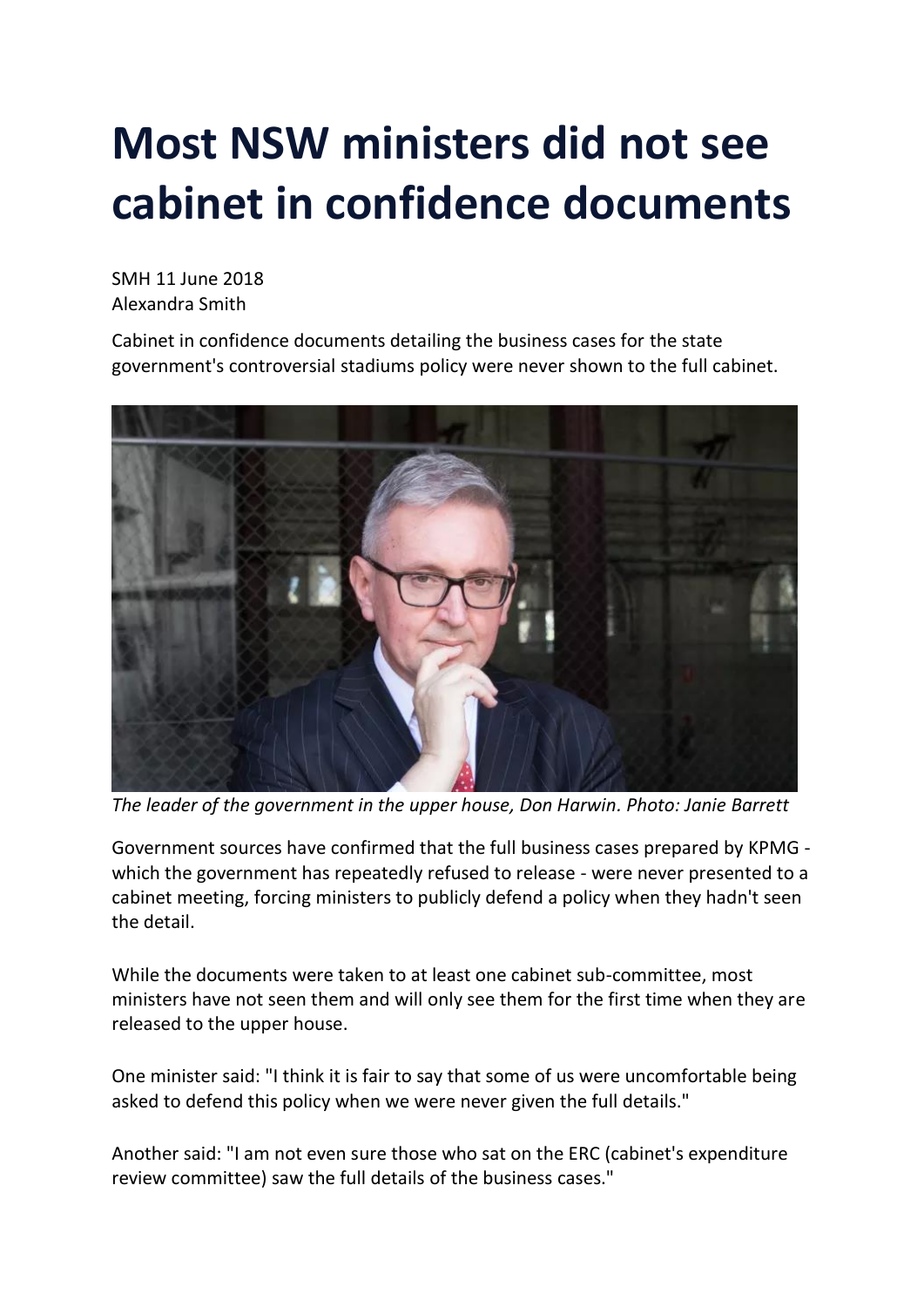In an extraordinary backflip, the government last week surrendered to the upper house and agreed to release the business cases for Allianz and ANZ stadiums and the Powerhouse Museum relocation as well as a highly critical report into the state's child protection system.

The move came after the government's leader in the upper house, Don Harwin, faced suspension from the chamber after being censured for his refusal to produce the documents.

Rogue Liberal MP Matthew Mason-Cox took the extraordinary step of voting with Labor and the Shooters, Fishers and Farmers to censure Mr Harwin. The motion passed by one vote.

It is the first censure against a NSW Liberal government leader.

The government was initially forced to support the Opposition's motion for the release of all documents relating to the stadiums after Mr Mason-Cox threatened to cross the floor of parliament.

Mr Mason-Cox has been a vocal opponent of the stadium policy, and is the only government MP to publicly criticise the plan. He has since crossed the floor three times.

Mr Harwin told the house he would release all the documents by 5pm Friday, but a letter from the secretary of Premier and Cabinet, Tim Reardon, said some would still be protected by privilege.

"I note that all of the documents referred to in the resolution are cabinet documents, and that the Legislative Council has no power to require such documents to be produced," the letter said.

"On this occasion, however, the Government has decided to provide the documents sought to the Legislative Council on a voluntary basis, even though the Council has no power to require such production."

The letter noted that while the report into child protection, known as the Tune report, would be released, the business cases for the stadiums would be redacted and the Powerhouse documents were all privileged at this stage.

Redacted copies of the KPMG business case for Allianz and the KPMG strategic business case would be available to the public, the letter said.